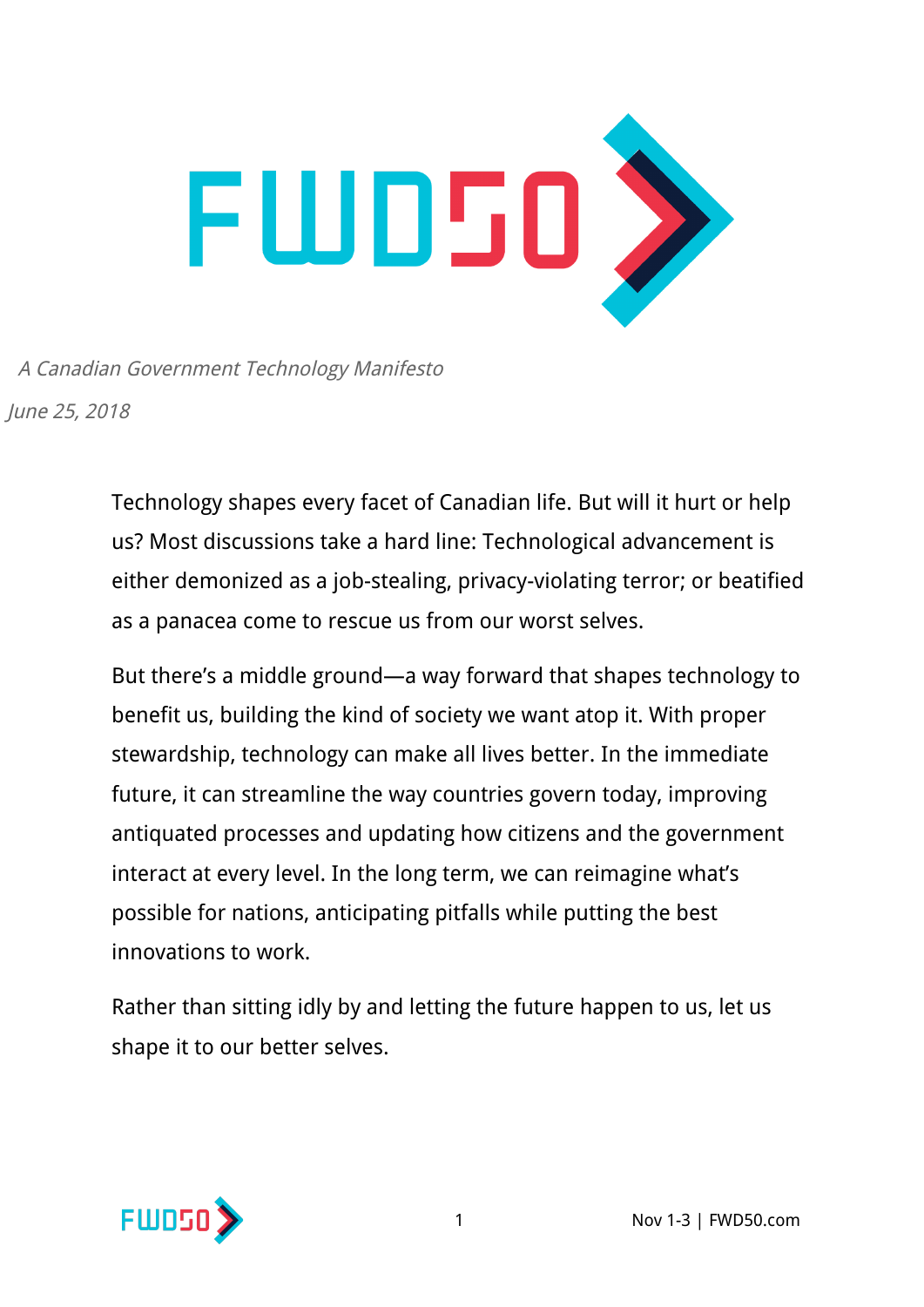The iPhone is just a decade old. Digital connectedness has burned through our lives like wildfire, searing small screens into our everyday. This gives us a unique opportunity to improve—and even rethink—how government works. This doesn't mean technology is a panacea. Quite the opposite: Without proper guidance, access becomes exclusion; algorithm becomes prejudice; standardization becomes monopoly.

FWD50 explores this transition, marrying policymaking, technology, ethics, and invention. Rather than a vendor-centric expo tradeshow, we are platform for discussion and exploration. We encourage a dialogue between public- and private-sector innovators, gathering citizens, businesses, politicians, technologists, civil servants, and outside experts from around the world.

But FWD50 is more than an event. It's a conversation between public and private sector about what we can be when we steer progress towards our better selves. As one attendee on remarked, "FWD50 is an opportunity to work my job—asking why I do what I do, and whether that is changing—rather than  $it."$ 

#### Together, we're **using technology to build the future we want for all.**

We have some strong opinions about this. For digital government to work, it must:

- Streamline today while imagining tomorrow.
- Create an environment where everything is up for discussion.
- Focus on small ideas with big consequences.
- Be clearly benefiting all Canadians.
- Reimagine government as a platform on which we can build things.

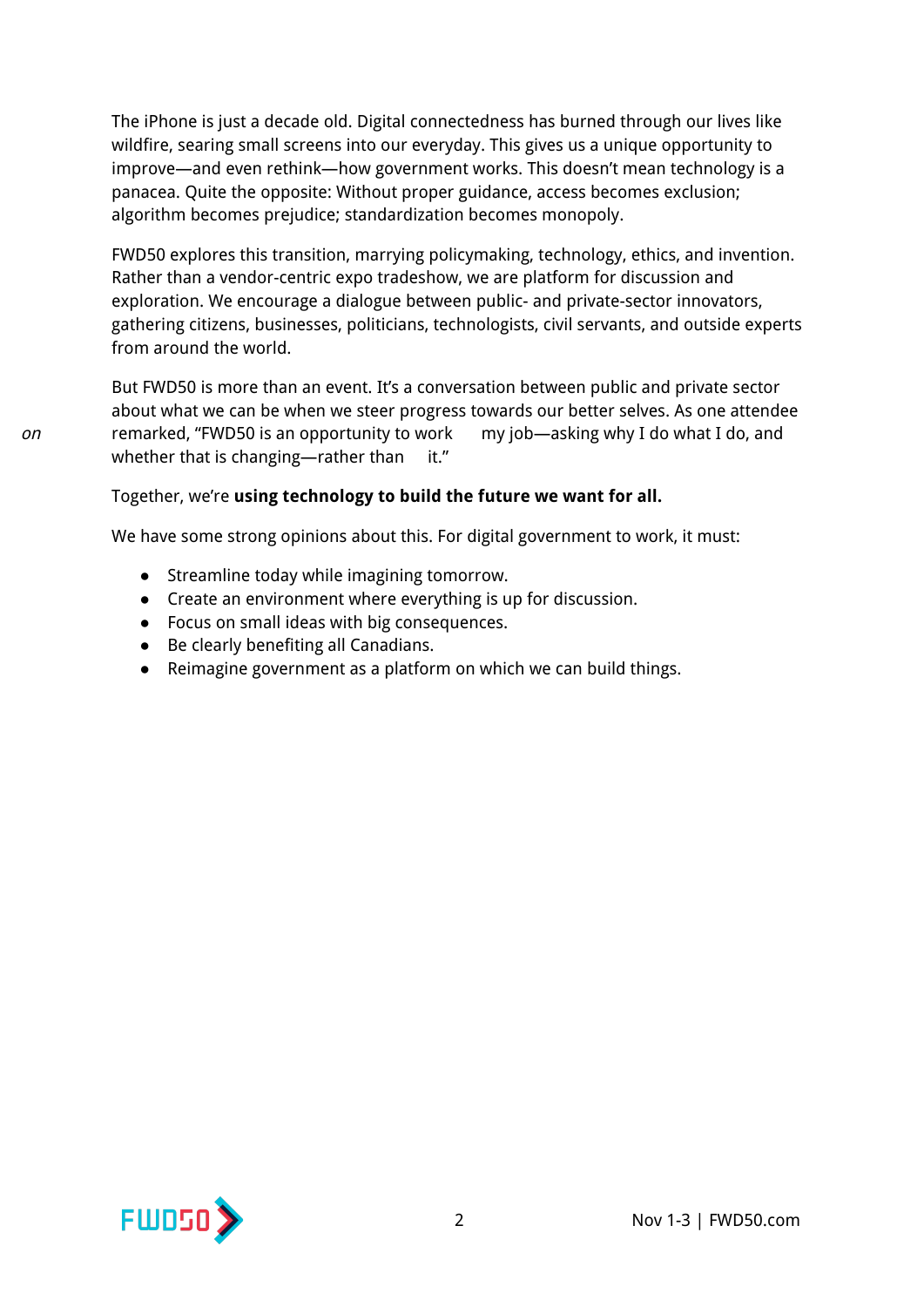# **Streamline today, imagine tomorrow**

How can we streamline today's government with easy wins—changes to policy and process that can happen in 50 days—but remain cognizant of a longer view that considers what kind of country we want to live in in 50 years.

### **Streamline today**

In almost every interaction between a citizen and a government, technology can improve the effectiveness and efficiency of the interaction. We've seen how simple interfaces—Craigslist, Facebook, AirBnB, Wikipedia, Uber—can create an entire industry in sales, publishing, housing, shared knowledge, or transportation, without any real assets. The right interface can unlock tremendous potential, at scale, very quickly.

And yet government lacks many of these interfaces. Here are four examples:

- 1. Consider the steps someone must take to report fraud to the federal government; despite an option to remain anonymous as a reported of fraud, the user must complete a lengthy GCKey account creation process, which itself has a number of fundamentally bad security practices.
- 2. Realize that 70% of immigration inquiries are simply those of applicants asking for a status update on their paperwork. This kind of inquiry should involve exactly one person—the applicant.
- 3. To get an OHIP card, you need to provide proof of rent. The service bureau won't accept copies; it has to be an original lease. But if a landlord uses Docusign for rental contracts, there's no way to submit the original form. Bureaucratic processes need to keep pace with consumer innovations such as digital signatures, ubiquitous photography, two-factor authentication of passwords on mobile, etc.
- 4. Look at how bureaucratic processes can be streamlined when married with assisted, navigational tools such as chatbots $^1$ . Botler.ai, a Montreal startup, helps immigration applicants navigate the process of applying for immigration. This model is well suited to any process with a wide number of possible outcomes conditional on many factors such as background, documentation, and questionnaire response.

A chatbot is a user interface that employs conversational back-and-forth interaction with a user towards a particular goal, such as troubleshooting a problem or filling out an invoice. While often conflated with Artificial Intelligence, a chatbot can simply be a set of canned responses.

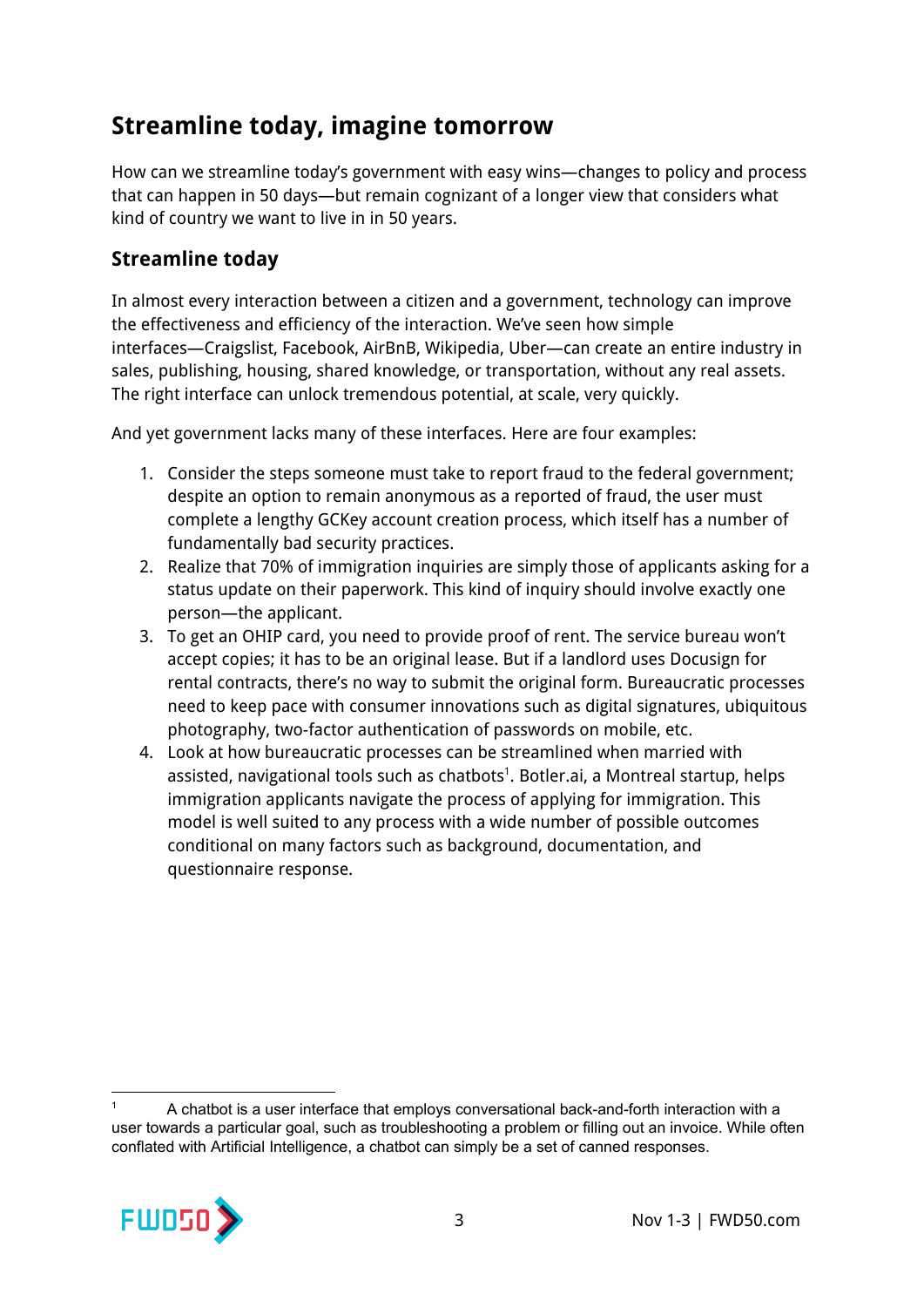| Your immigration process, made simple. Botler walks you through it.<br>It starts by creating an account, or login if you already have an account. |
|---------------------------------------------------------------------------------------------------------------------------------------------------|
| Email address                                                                                                                                     |
| Choose a Password                                                                                                                                 |
| <b>Start Chatting</b>                                                                                                                             |
| By creating an account, you agree to our Privacy Policy & Terms of<br>Service                                                                     |

The digital orchard is heavy with low-hanging fruit, and we must identify opportunities to produce quick wins at the national scale that not only benefit, but , citizens.

#### **Imagine tomorrow**

While we're tackling today's problems, we also need to keep our rapidly changing future in mind. Consider, for example, the town of Newmarket. It has an ambitious digital strategy, and is a proponent of smart cities technology. But the town's concerns are more mundane, dealing with things like parking space:

- The shopkeepers believe there is insufficient parking in the downtown core, and are clamoring for a parking structure.
- On the other hand, city planners, thinking about the impact of self-driving cars, worry that such investments will become unnecessary when cars can park themselves, or with the changing mix of public transport options that will emerge in coming years

As a result, they're looking at whether applications that show citizens available parking can resolve the issue—making parking easier, and tackling shopkeepers' objections with hard data.

This is a common dilemma when trying to anticipate the future.

In the late 1800s, the largest cities in the world were overwhelmed with horse manure. 50,000 horses in London, and 100,000 in New York, littered the streets with millions of pounds of manure, urine, and carcasses. In 1894, The Times of London predicted that ["in](http://www.historic-uk.com/HistoryUK/HistoryofBritain/Great-Horse-Manure-Crisis-of-1894/) 50 years, every street in London will be buried under nine feet of [manure."](http://www.historic-uk.com/HistoryUK/HistoryofBritain/Great-Horse-Manure-Crisis-of-1894/) At the world's first international urban planning conference in New York, participants were unable to agree on any kind of solution.

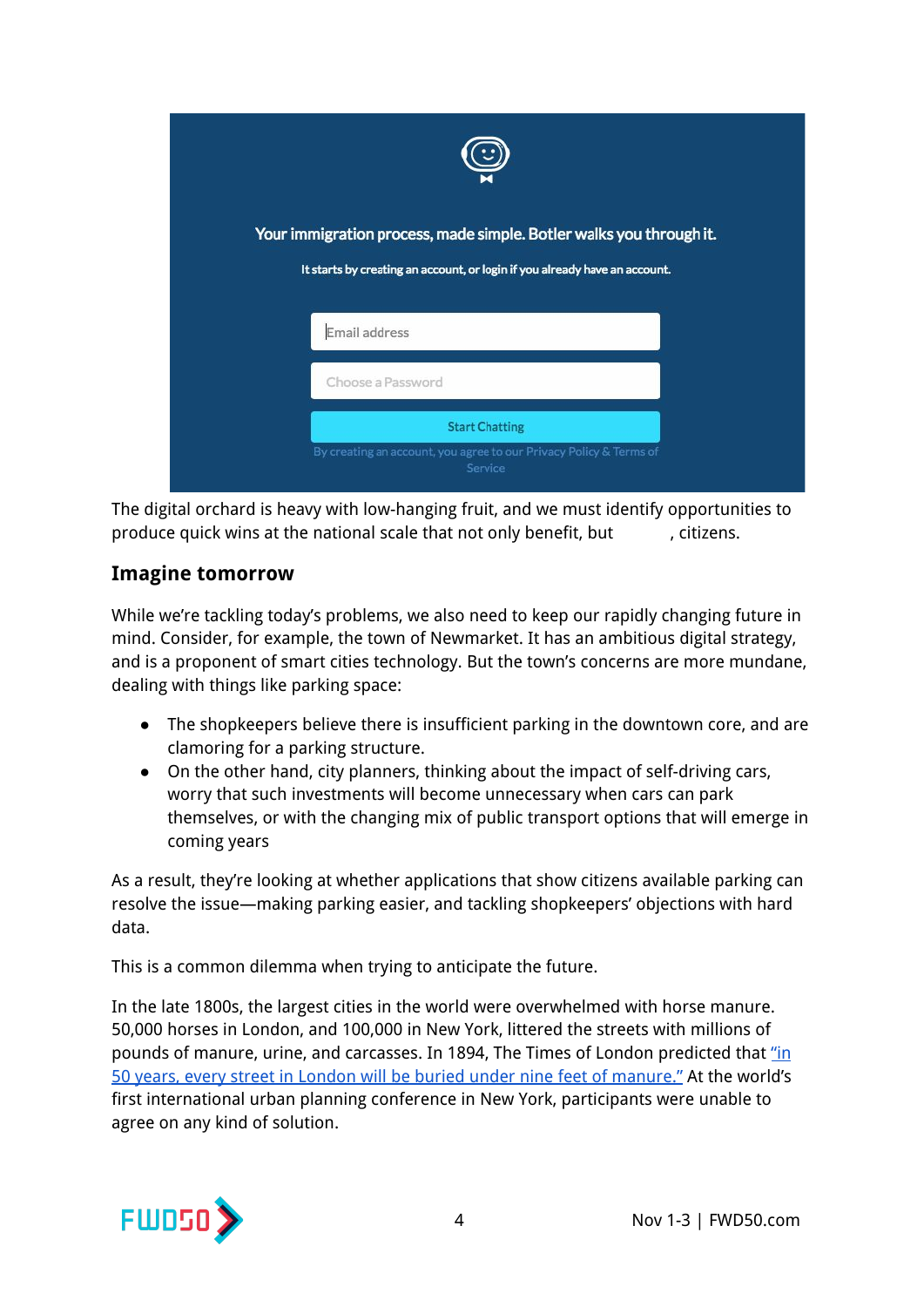Of course, by 1912, horses had been replaced by cars, and the problem vanished.

In an era of unprecedented digital advancement, where vanishingly cheap technology and a connected population are the norm, we must not lose sight of the future. We have to remember how technology might fundamentally alter policies, or make current concerns meaningless.

**FWD50 is forum for finding this balance of pragmatism and possibility. We'll distinguish between perennial problems and temporary issues, based on first principles of the society we want to maintain and improve.**

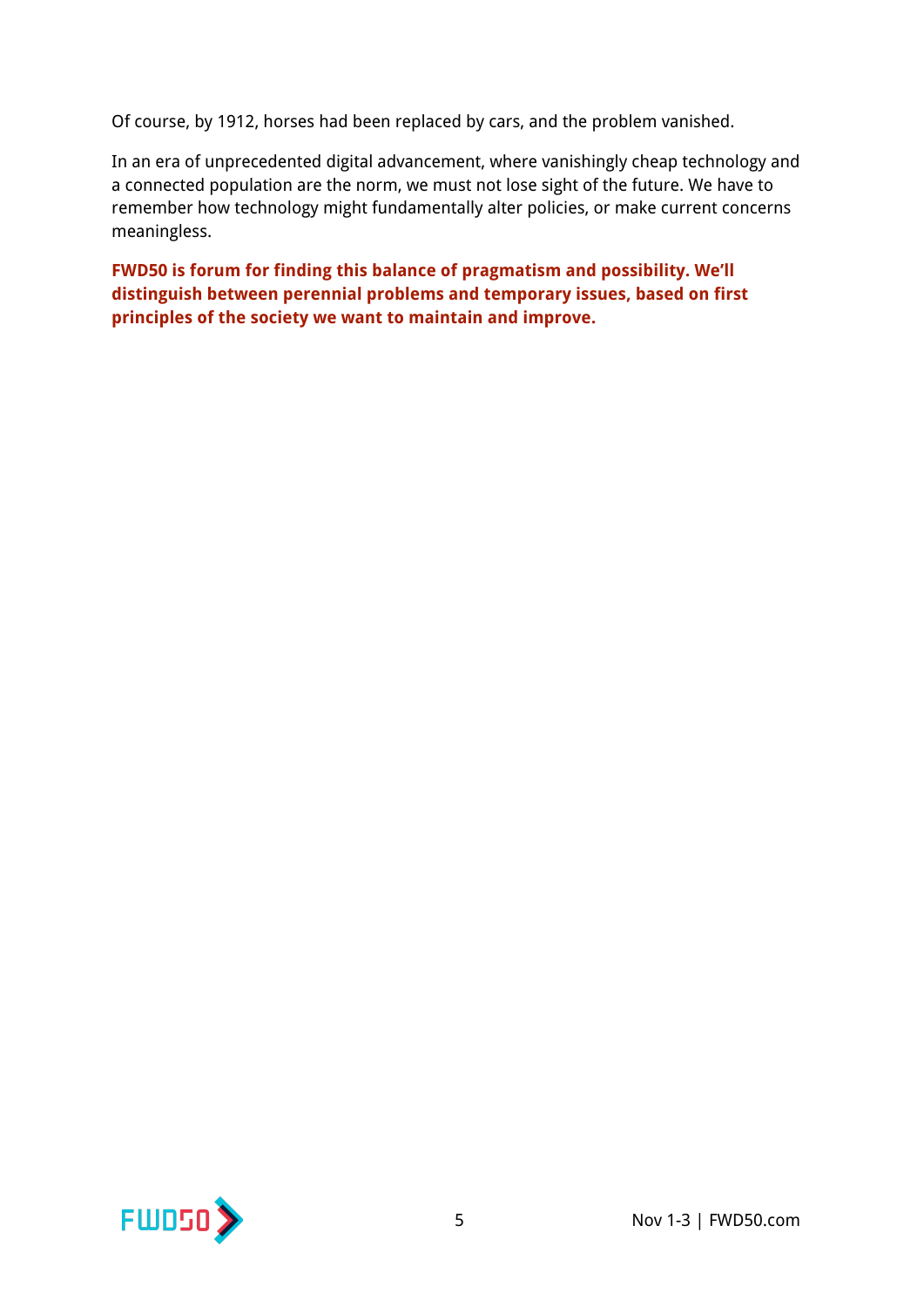# **Everything is up for discussion**

North America lags the world in digital payments because North America had credit cards first.

It's a truism of innovation that early success means you settle for the first solution, letting others leapfrog over you. China didn't have the Web; it's a world leader in mobile apps and payments. Africa didn't have wired telecommunications infrastructure, so it's able to deploy wireless today. If a new country wanted to create a power system, it might eschew the central grid in favor of rooftop solar. The problem is simple: **We consider sunk costs when evaluating future benefits**, even though it's dangerous to do so.

This is one of the many reasons that governments and legislation are often playing catch-up to technology. The nature of a common law model—where the real world must happen first before we can legislate upon it—is another factor.

The technical lag of government has important, unintended consequences, however. Entrepreneurs rush in to satisfy consumer needs where the government does not, leaving the government unable to build a desirable solution.

Tax preparation software is an excellent example of this. [Companies](http://theweek.com/articles/692634/how-america-got-fleeced-by-turbotax) generate billions a year in tax software aimed at [simplifying](http://theweek.com/articles/692634/how-america-got-fleeced-by-turbotax) the process of tax filings. This also removes pressure on government agencies to improve tax preparation processes—and the vendors' lobbyists have no interest in simplifying the tax code. Should government be making tax preparation as easy as possible, even if that means competing with the likes of Turbotax?

A similar debate is happening around services like Twitter (valuable to the world as a news source and method of public discourse, but perhaps financially unsustainable.) The Atlantic recently put forward the case for a [taxpayer-funded](https://www.theatlantic.com/technology/archive/2017/05/the-case-for-a-taxpayer-supported-version-of-facebook/524037/) version of Facebook, arguing that public social media needs to exist to counter hermetically sealed filter bubbles that polarize right-wing voters.

In the coming years, this kind of software "eminent domain" will be more and more commonplace. Google's transit instructions are a boon to municipalities who can't create their own applications, making public transit more accessible than ever. But what if Google decided to charge?

**As we redefine the role of technology in the relationship between citizens and their government, we will naturally have to tackle the question of which private sector digital platforms become public sector, despite how uncomfortable and politically volatile such discussions will be.**

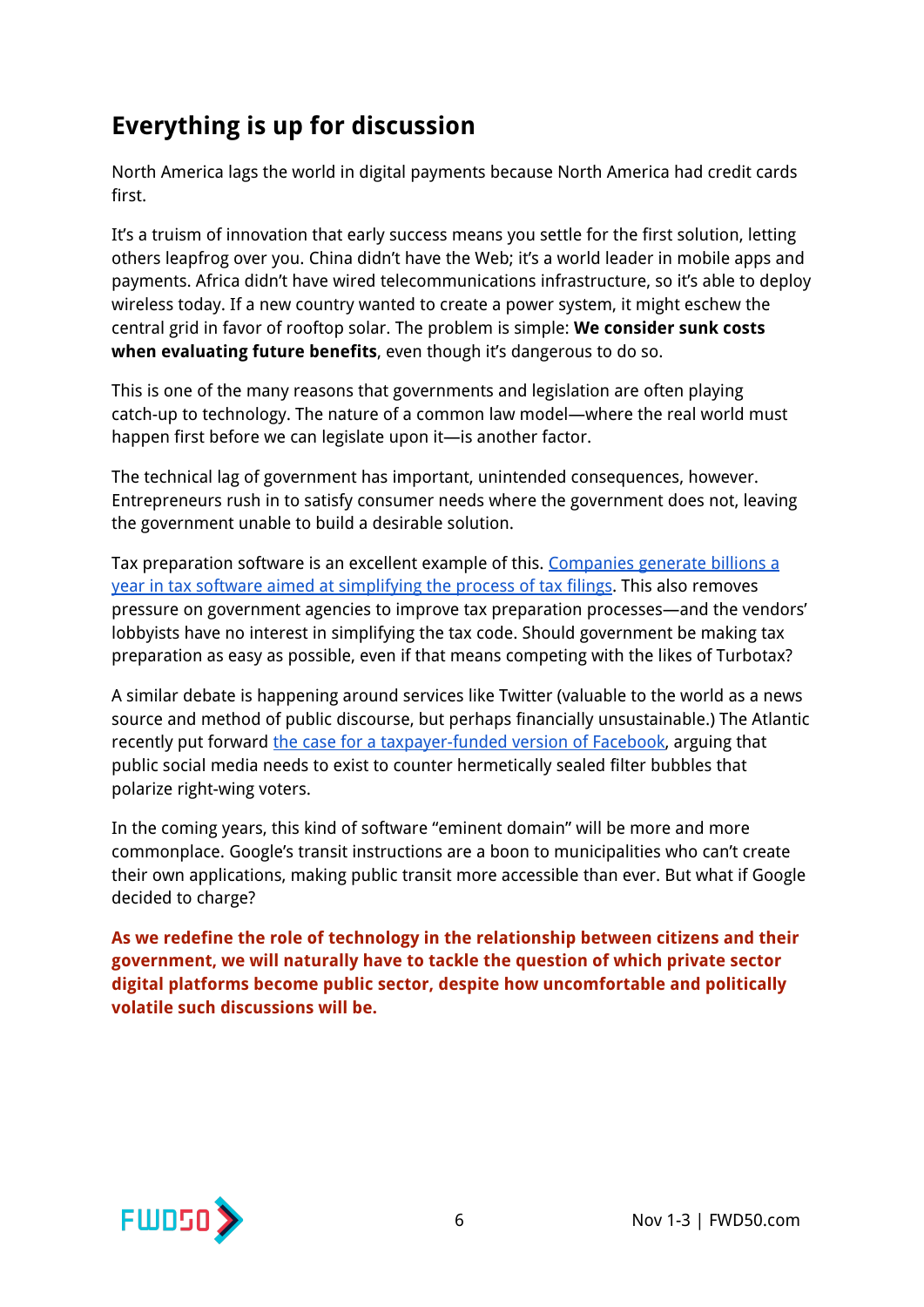# **Small ideas with big consequences**

Government has finite attention and willpower to effect technological change. To make the best use of our resources, we need to pick simple changes that have wide-ranging beneficial consequences<sup>2</sup>.

One of the goals of FWD50 is to identify these small ideas that can have outsized impacts. They must by nature be simple and easily communicated: For example, **collect data once.**

The Estonian government implemented a simple policy that had far-reaching effects. By making it illegal for the government to collect a piece of data on a citizen more than once, they forced government agencies to implement secure, consistent data exchanges. They also streamlined tax preparation, because the government can't ask citizens how much they earned—they've already been told thanks to employer pay stubs. As a result, the average [Estonian](http://www.businessinsider.com/estonia-efficient-tax-filing-system-world-2012-2) files taxes in under 20 minutes.

**To focus on specific, deliverable outcomes, FWD50 will focus on audacious, often subversive counter-intuitive, even , recommendations for improvements. These will be initiatives in which simple, targeted changes produce a wide range of benefits for the most stakeholders.**

<sup>&</sup>lt;sup>2</sup> The philosopher Gottfried Liebniz was once asked why—if God was good—was there evil in the world. His reply is known as the *Best Of All [Possible](https://en.wikipedia.org/wiki/Best_of_all_possible_worlds) Worlds* argument. Part of his argument relies on the idea that if there is evil, it produces more good; in a world without evil, for example, there can be no heroism, no bravery, and no courage. Another way to interpret this is that the best of all possible worlds is the one in which *the fewest starting conditions lead to the most possible outcomes.*

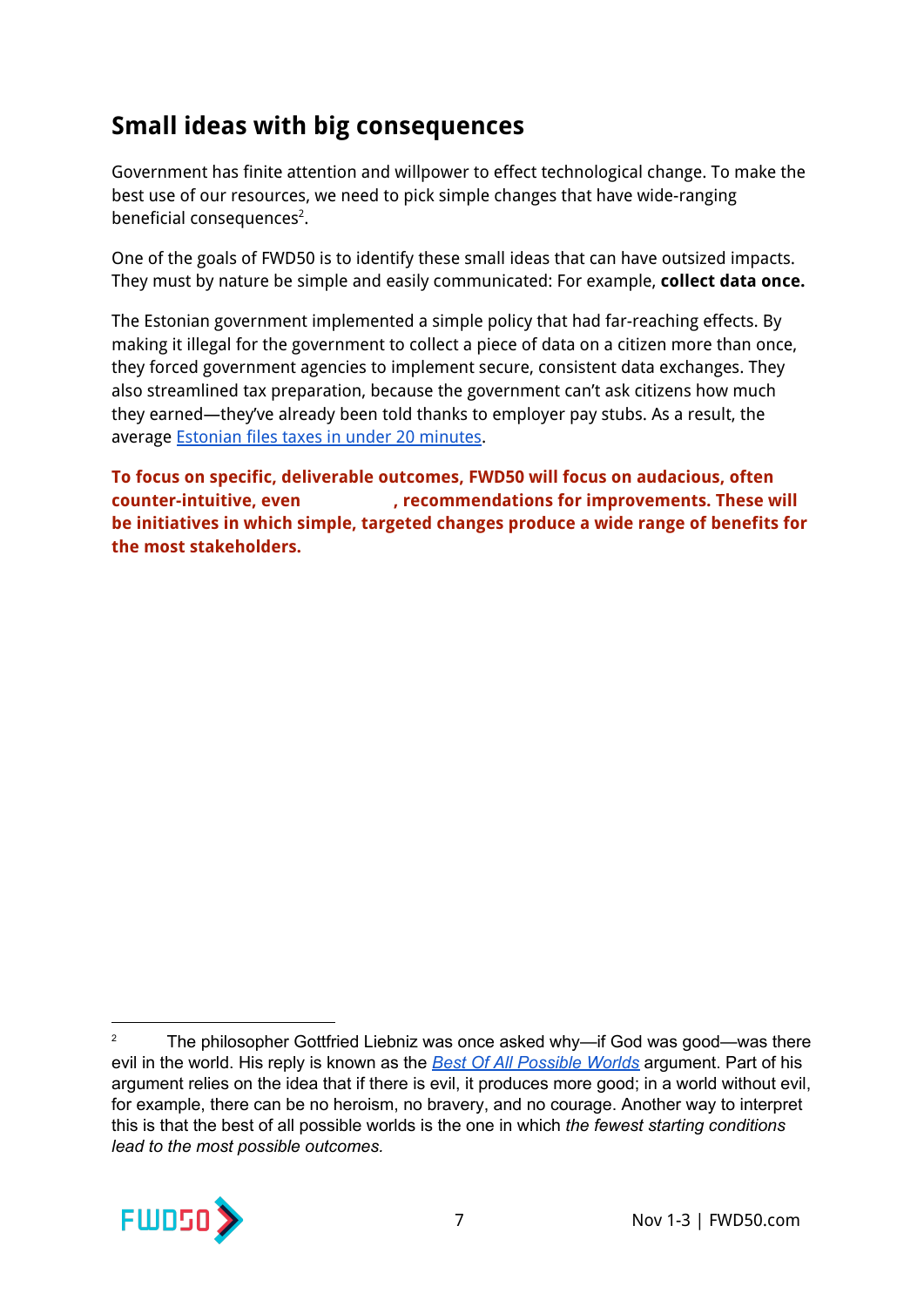# **For all Canadians**

The philosopher John Rawls proposed a thought experiment for devising the fairest society. Using the \_\_\_\_\_\_\_\_\_\_\_\_\_\_\_[,](https://en.wikipedia.org/wiki/Veil_of_ignorance) Rawls suggested that if we were creating a society, we should do so without knowing who we would become in the society we create. If, for example, half of the society were slaves, we would have a 50% chance of being a slave once we were finished creating the world.

In other words, beforehand, "no one knows his place in society, his class position or social status; nor does he know his fortune in the distribution of natural assets and abilities, his intelligence and strength, and the like."

We should adopt this model when considering the impact of technologies on Canadian society, and how to govern them. Technology is widespread, but by no means universal. The roles and rights of the disabled, multilingualism, indigenous populations, and other threads in the Canadian tapestry must all be included in any digital future.

**This means not only ensuring accessibility to resources, but also being aware of unintended consequences—for example, predictive algorithms that reduce crime can also marginalize populations; a formula that determines who gets welfare may fail to include factors such as mental health, or childhood infirmity.**

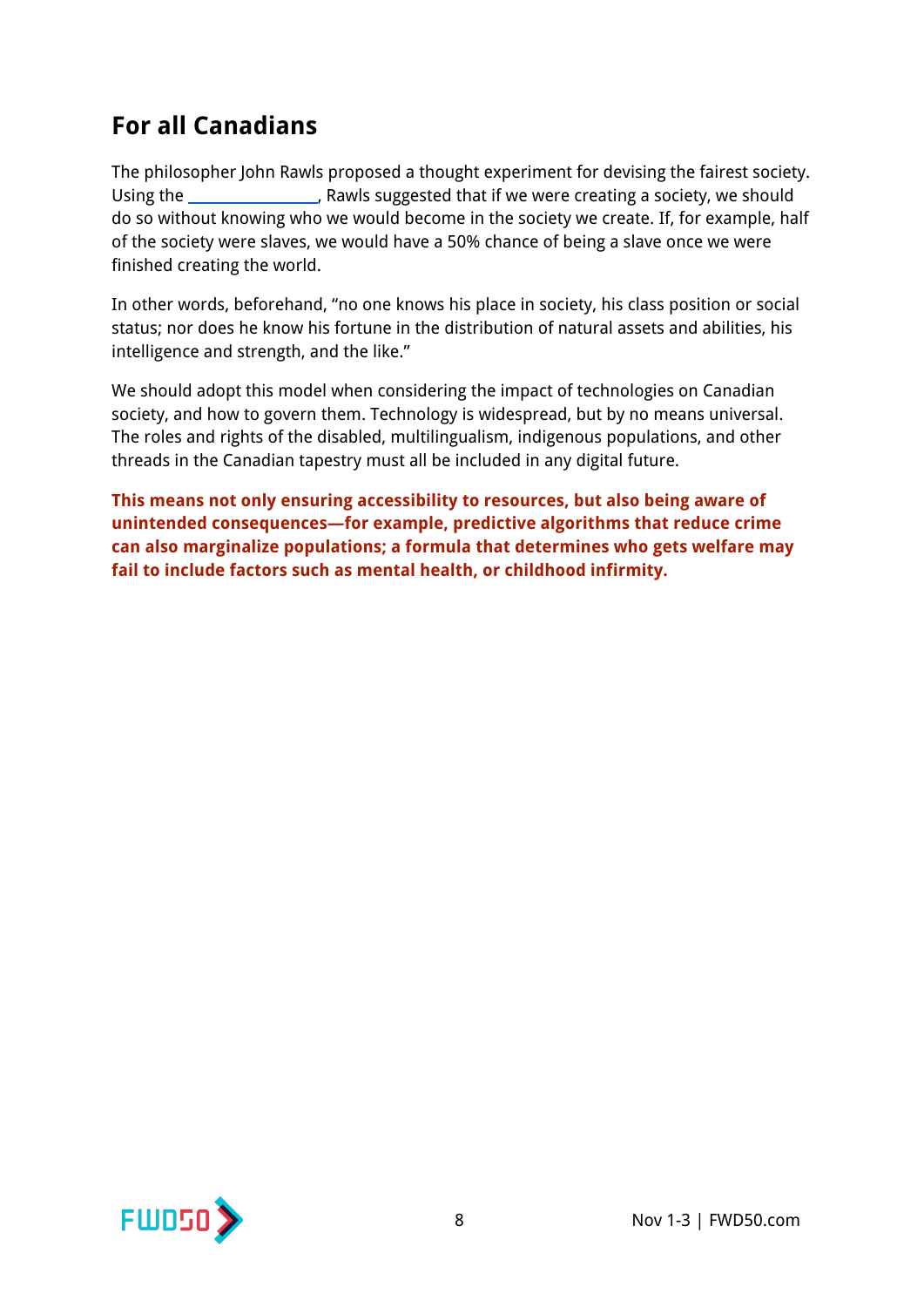## **Government as platform**

One of the cornerstones of FWD50 is that government is not only an institution, but a atop which better coordination can happen. Governments can give us access to our online data in a seamless way, actively notifying us when and how it's being used, and providing secure ways to manage our identity and federate ourselves with useful applications and other organizations.

Consider these three examples:

### **Access to our digital doppelgangers**

Governments have traditionally been the keepers of our most sacred data—from medical history, to criminal record, to education and accreditation, to income. But in recent years, data science and pervasive algorithms mean that companies, not governments, know more.

Online properties today collect hundreds of facts about every visitor. They infer details about our musical tastes, gender, income, credit risk, and more, stitching our likes, clicks, inboxes and quiz responses together into a digital quilt that mirrors our true selves. The rise of big data means we no longer find a suspect and collect data on them; rather, we collect data, and find suspects within it.

To many, this feels fundamentally, morally wrong. Unless there are good reasons to do otherwise—for example, when someone is under criminal investigation—a citizen's data should be available to them in secure formats. Similarly, a person who can review their entire life on Facebook will soon realize that to not be able to do the same with their government data is unacceptable.

We can be proactive as a nation in this regard. Within a decade, a digital timeline will be the dominant model of managing our lives, online and off. Our inbox is already the logfile of our life, full of airplane receipts, Amazon purchases, calendar invites, and bill payments.

**We will find a way to share information properly with citizens, so that nobody knows more about their lives than they do. This is a cornerstone of government as a platform. Once platforms are trusted, we can dramatically accelerate the delivery of services atop them, reducing costs while improving accessibility.**

### **An agent for our digital selves**

Transparency is fine. But there is a vast difference between simply making data available, and someone that data is being used. For example, credit scores are available to most consumers, but few check them. Banks now notify customers when their credit scores have changed, making it far easier for them to identify fraudulent behavior or change spending habits that might affect them later.

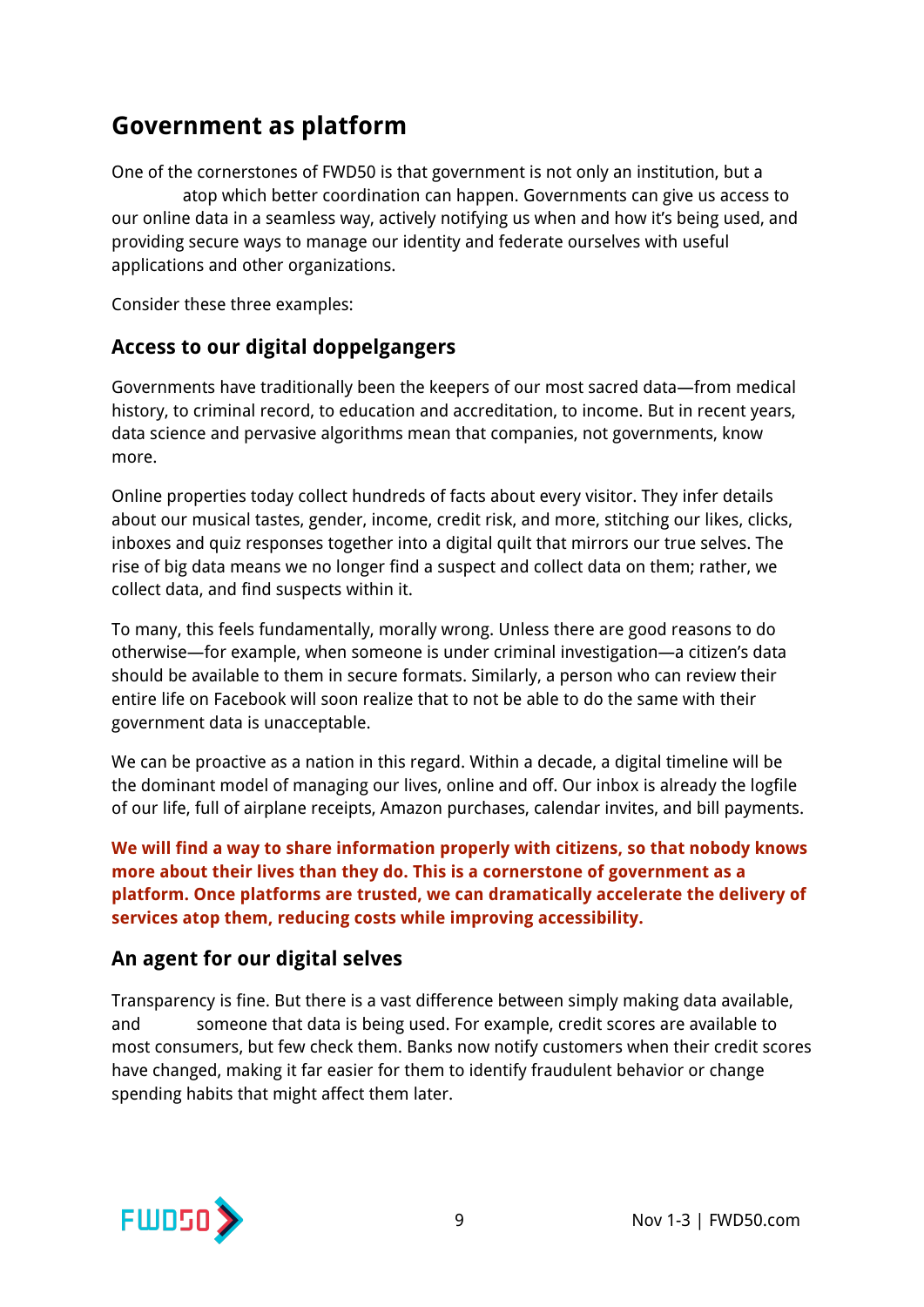We can take a similar approach to data transparency. If government data is being accessed—by the private or public sector—the citizen should know. This was once impossible, but is now commonplace on online platforms: It happens every time Facebook notifies you when someone mentions you in a post.

**In an era of two-way communication infrastructure, passive information is not enough. Citizens expect to be notified of things that matter to them. Government as a platform not only provides trusted access and accurate information about someone, it also gives them the tools and notifications to become an active participant in how their data is used.**

### **A trusted key to technology**

When a user signs into a website, they generally employ a combination of username or email, and password. In some cases, they use two-factor authentication. But they can also log in using the authentication of a major online property such as Google, Facebook, or Twitter.

This login process, based on the Open Authentication Protocol (OAUTH), also grants the website access to certain permissions on the authenticating platform: Posting to a Twitter feed; seeing a user's Facebook social graph; reading archived emails in GMail; etc. It is in the interest of the large Internet properties to do this, because they get extra visibility into site visitors and their activities.

**Login with Facebook** 

**Sign in with Twitter** 

**Sign in with Google** 

G.

This begs the question: Why doesn't the Canadian government have an OAUTH? There is already a Canadian online identity tool (GCKey, which requires that Canadians have to create an account to use many online applications within the government, such as fraud reporting.) Enhancing this to encompass OAUTH would have significant benefits:

- Having an OAUTH that can be used to authenticate instead of using a password would significantly improve the security of many Canadians, particularly children and the elderly, as the government would have a strong method of enforcing reliable security behavior.
- Unlike private interests, a federal OAUTH wouldn't have commercial motivations behind handling authentication.
- Citizen government programs like Code for Canada could use OAUTH to let Canadians connect applications to their government information within the controls afforded to them by the user—and remove that access at any time—in the same way that a Google user can give an app access to a calendar, then revoke it.